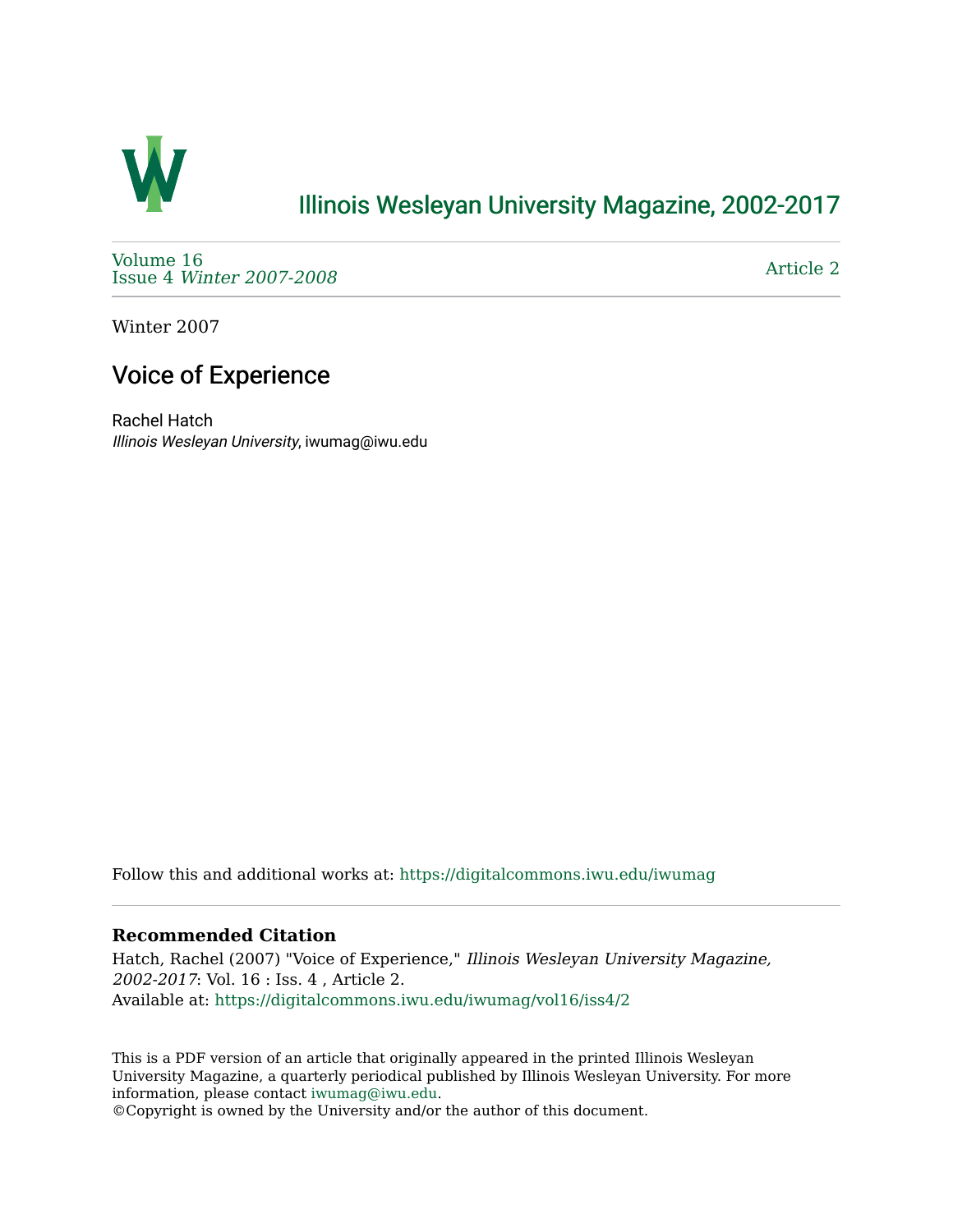# Voice of Experience

**Jack Waddell '63 brings his vocal talent full circle as a teacher to Broadway's rising stars.** 

### **Story by Rachel Hatch**



**Waddell stands in front of Presser Hall, where he spent much of his college life as a voice major. After making his mark in Europe, Waddell returned to the U.S. and continues to perform, including a starring role in the musical drama** *O! Freedom!* **(Photo by Marc Featherly)** 

Jack Waddell's low baritone voice quickly commands any space he enters, whether in his vocal studio in New York, where he coaches Broadway stars to perfect their song, or while strolling through a falltinted Illinois Wesleyan University campus.

"When I look around, it seems like yesterday," says Waddell, who is a 1963 IWU graduate. He stops in front of a familiar building. "Ah, Presser Hall! I lived in Presser," Waddell says. He flashes back to his days as a music voice major, practicing for hours in the hall that has been a second home to generations of music students.

Waddell's 50-year career has spanned the stages of America and Europe, but it started in Bloomington and at Illinois Wesleyan. Now he has come full circle, returning in September to accept induction into the Bloomington School District's new Hall of Fame. Waddell graduated from Bloomington High School (BHS) in 1959, where his talent for singing was recognized by his teacher, Mary Selk. Waddell remembers being confronted by BHS's football coach, who asked him, "Are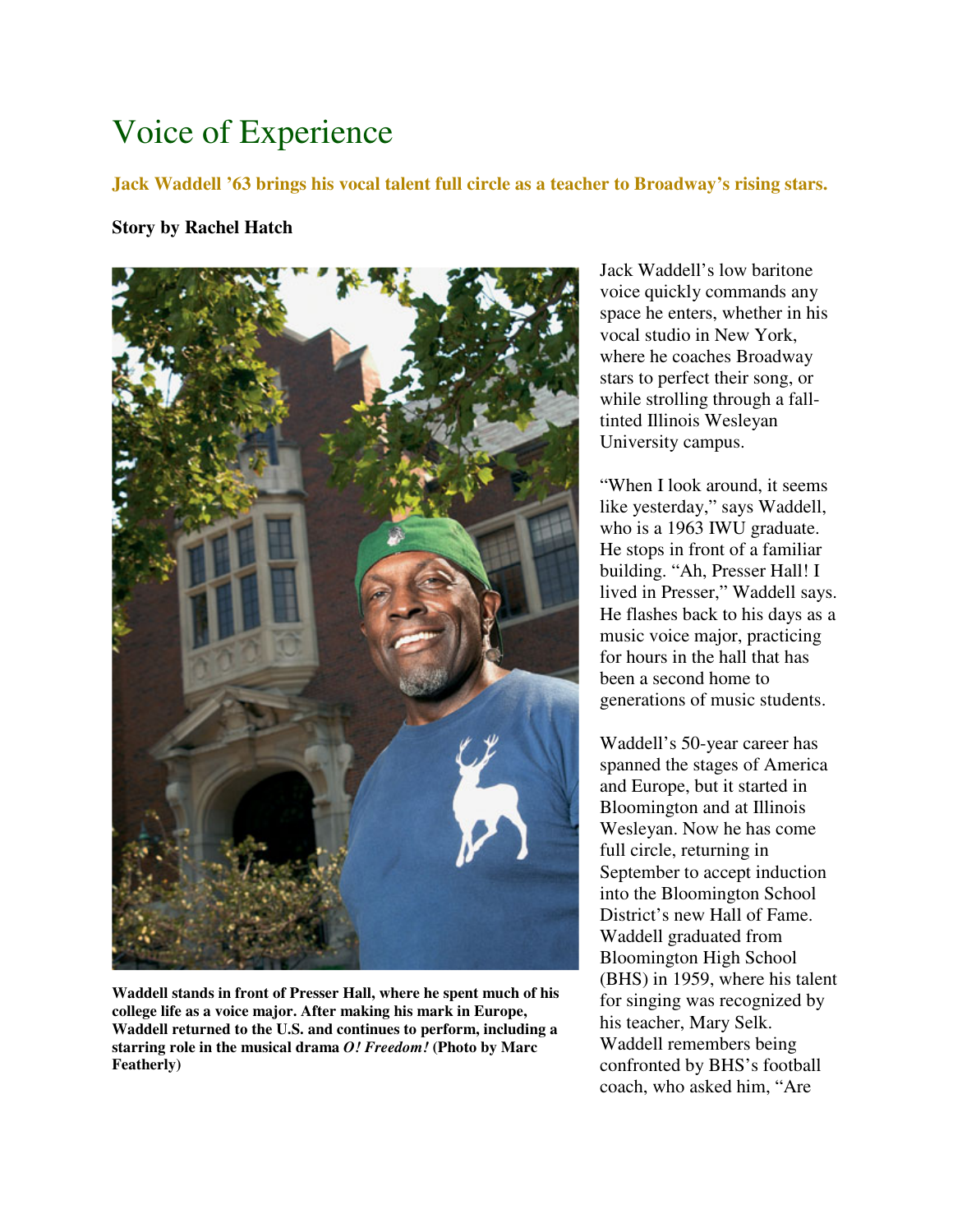you going to sing or play football?" Selk answered on her student's behalf: "He'll do both," and he did.

Waddell sang for the BHS choir and joined a local community choir established by IWU Professor of Voice Henry Charles. "He was amazing," said Waddell, tapping his index finger at a photo of Charles printed in the 1963 *Wesleyana* yearbook. "He volunteered his time and came down to the Twin City Community Center to start a choir for young, black men. Most of the other boys there would have rather played ball or hung out, but I listened and I sang."

Impressed with Waddell's voice, Charles arranged for him to take private lessons. "I told him, 'I can't afford lessons.' I was living with my mother and grandparents, and we didn't have money. But he let me work off the lessons," says Waddell. "He also connected me with a scholarship for Illinois Wesleyan. He was incredible."

Waddell jumped into student life at IWU with both feet. "There were only a handful of black students then," he recalls, and he and his roommate, James LeVern Whitt '63, "decided to conquer the campus. He took athletics, and I took the arts." While Whitt (who died in 2003) competed in football, wrestling, and track, Waddell was busy in the Chapel and Collegiate choirs, the Singing Titans, Madrigals, and Opera Theatre.

The experience gave him confidence to tackle the title role in Mozart's Don Giovanni — widely regarded as the greatest opera ever composed, and among the most challenging to sing. "You had to have perfect, almost conversational Italian," says Waddell, who knew no Italian and was taking a course in German with Professor William Bettger at the time. "I poured myself into the role and lost track of a lot of other things," he recalls. The work paid off when "people from all over campus came to watch and see if this junior could nail Don Giovanni. After the performance, Professor Bettger came and told me, 'Mr. Waddell, now I know why I shall have to fail you in German, because you speak Italian so fluently!'" Waddell's laughter rolls in a low rumble. "The good thing is, I nailed the performance."

After graduation, Waddell set his sights on New York, where it was assumed by his fellow performers that he would teach music. "I told them I was going to perform opera, and they laughed. They laughed! There were very few black people in opera at that time, and almost all of those were women. I thought, *I will perform*." Realizing that opportunities were greater for black performers in Europe, Waddell moved to West Germany in 1967. "Germany still has the highest number of opera houses per capita in the world," says Waddell. "Of course, I still knew no German, so I had to take a crash course."

He enrolled in an intensive, six-week course in German, but found a better way to learn the language. "I would sneak out at night and go to the pubs. There you could find every accent," Waddell says. "My teachers would look at me and say, 'He doesn't do the homework, but he knows so much!'"

Meanwhile, members of Bavaria's Bad Reichenhall Philharmonic Orchestra heard of the talented young American singer and came to hear Waddell in person. "After hearing me, they signed me up as a visiting soloist, and I had my European debut," Waddell says. The more he performed,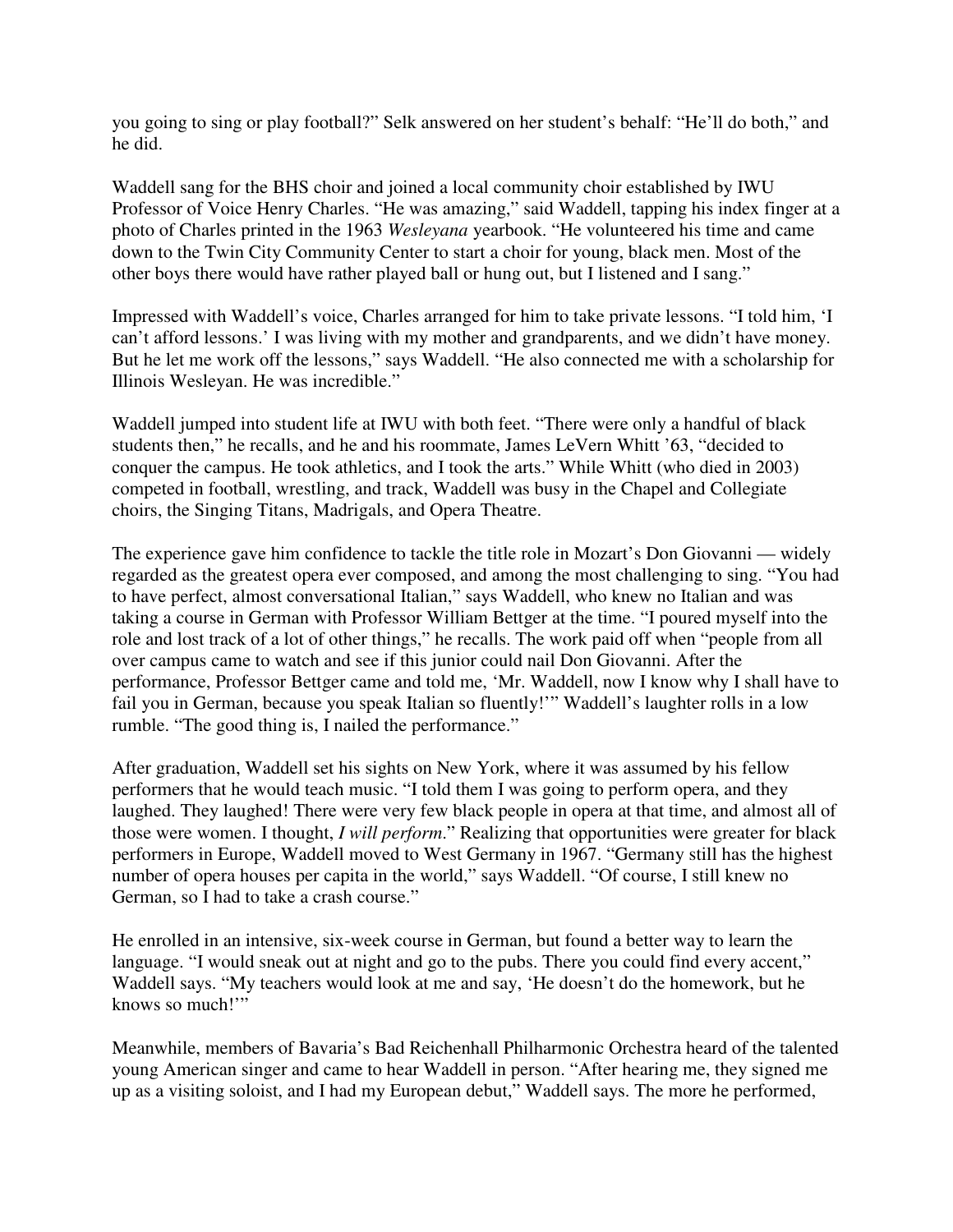the more German accents he acquired. "It's like America, with different accents in different areas. When I was in Frankfurt, I sang with a Frankish accent. In Berlin, I grabbed the modern accent. I became a chameleon."

Waddell continued to sing and perform abroad for the next two decades, always finding himself in demand for German stage and TV. The West German government even considered Waddell a German citizen, issuing him a passport. His first major U.S. exposure came in 1969, after the assassination of Martin Luther King Jr., when Waddell put together an NBC television tribute to King that featured classic African-American spirituals. It was a redemptive experience. "All those who laughed back in the day didn't laugh anymore," says Waddell.

While filming a crime series for German TV in the 1980s, Waddell learned that his mother was ill, and he returned to the U.S. After her death, he decided to once again make New York City his home, but this time with a new career in mind.

"It was during my first show in Germany — a production of *Hair* I did with Donna Summer that I was first asked to be a vocal coach," says Waddell, who was always willing to offer his help to other singers. "When I came to New York, I knew it was time to give back. Time to be that teacher I thought I would not be so long ago."

From his studio on 49th Street in New York, Waddell now counts among his students many



**Among Waddell's students is Brandon Victor Dixon (shown above). Nominated for a 2006 Tony award for his role in The Color Purple, Dixon says that Waddell is "largely responsible for the success I continue to achieve and enjoy today." (Photo courtesy of Victor Dixon)** 

top, young Broadway performers. "I have close to 50 students now — some come to me and some are sent to me," said Waddell. Among his students is Brandon Victor Dixon, who was nominated for a Tony award in 2006 for "Best Performance by a Featured Actor in a Musical" for his role in *The Color Purple.* Waddell remembers coaching Dixon when the young actor was still a student at Columbia University. "His teachers asked me to listen to him sing, and I told them, 'If you teach him to maintain his instrument, his voice, he will do you proud.' They said, 'We want you to teach him.' And I did."

Dixon says of Waddell, "He began teaching me at the young age of 20, and is largely responsible for the success I continue to achieve and enjoy today. Jack has always been there, not just with vocal instruction but with love, support, and advice on anything I've needed. Even when I